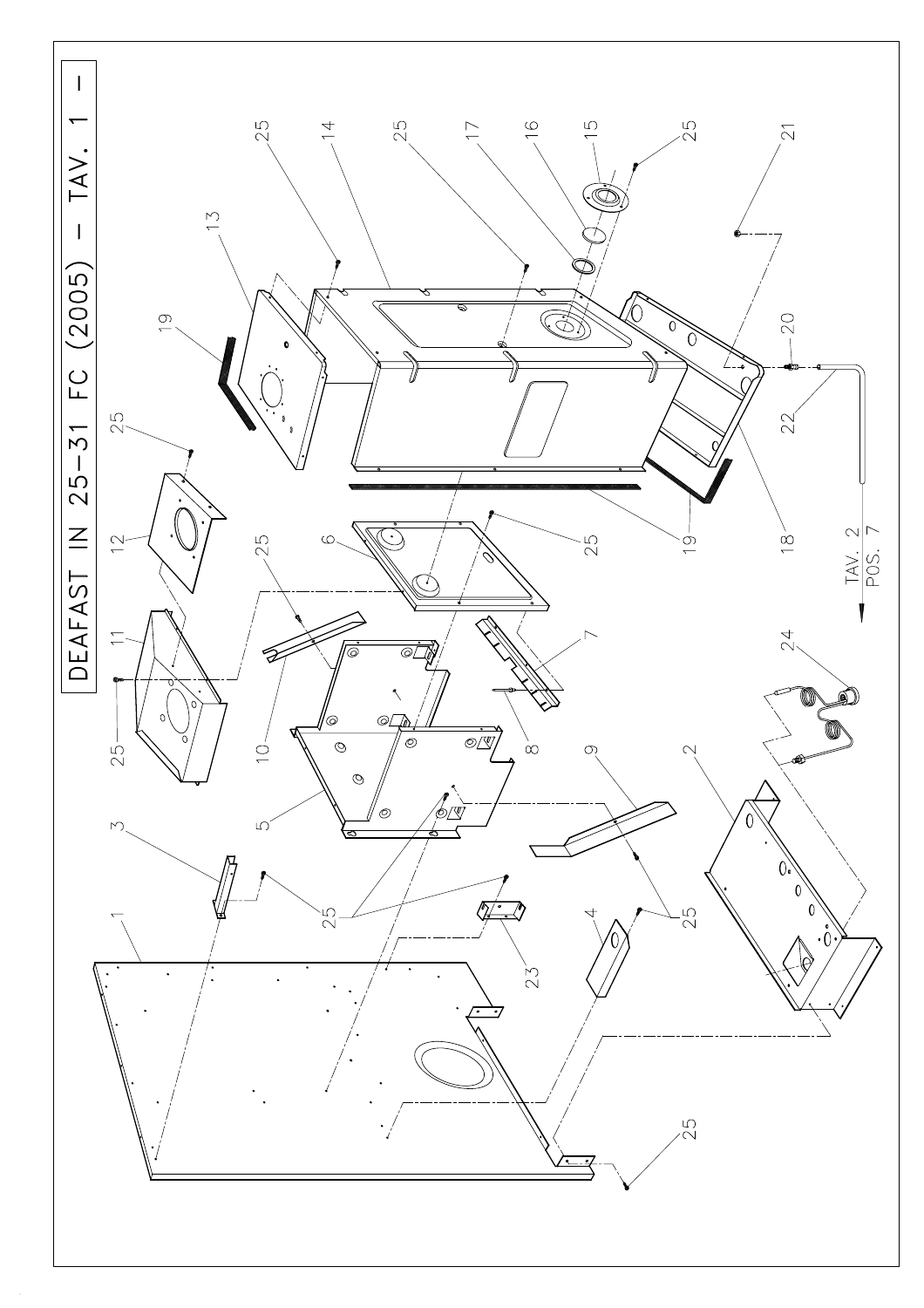#### **COMPONENTI TAV. 1 DEAFAST IN 25 - 31 FC (2005)**

| POS.            | <b>CODICE</b>   | <b>DESCRIZIONE</b>                              | PREZZO € |
|-----------------|-----------------|-------------------------------------------------|----------|
|                 | TEL0600P2       | <b>TELAIO</b>                                   | 36,15    |
| $\overline{2}$  | DIM0600P3       | <b>DIMA SUPPORTO TUBI</b>                       | 15,49    |
| 3               | STF0600P1       | STAFFA SUPERIORE VASO                           | 2,58     |
| 4               | STF0601P1       | STAFFA INFERIORE VASO                           | 2,58     |
| 5               | CCO0001P1S      | <b>CAMERA DI COMBUSTIONE</b>                    | 12,91    |
| 6               | CCC0001P2       | CHIUSURA CAMERA COMBUSTIONE                     | 6,71     |
|                 | <b>LAC1000P</b> | LAMIERA ANTERIORE CAMERA COMBUSTIONE            | 2,05     |
| 8               | <b>RIV0004P</b> | RIVETTO IN RAME D. 2,9 x 6                      | 0,05     |
| 9               | <b>PSX0501P</b> | PARATIA SINISTRA                                | 1,34     |
| 10              | <b>PDX1000P</b> | PARATIA DESTRA                                  | 2,75     |
| 11              | <b>CVS1000P</b> | <b>CONVOGLIATORE FUMI</b>                       | 19,40    |
| 12              | <b>LFV1000P</b> | LAMIERA FISSAGGIO VENTILATORE                   | 3,05     |
| 13              | <b>PAS1025P</b> | PARETE SUPERIORE CAMERA STAGNA 25 FC            | 12,91    |
| 13A             | <b>PAS1032P</b> | PARETE SUPERIORE CAMERA STAGNA 31 FC            | 12,91    |
| 14              | COP0003P2       | COPERCHIO CAMERA STAGNA                         | 14,98    |
| 15              | FLG0002P1       | <b>FLANGIA SPIONCINO</b>                        | 1,03     |
| 16              | <b>VTS0001P</b> | <b>DISCO VETRO SPIA</b>                         | 1,39     |
| 17              | GSI0003P        | GUARNIZIONE SILICONE VETRO SPIA 50,5x41x2       | 1,55     |
| 18              | <b>PAI6000P</b> | PARETE INFERIORE CAMERA STAGNA                  | 9,00     |
| 19              | <b>NEO0001P</b> | NEOPRENE ADESIVO 15x2                           | 0,77     |
| 20              | RAM0001P1       | PRESA DEPRESSIONALE CAMERA STAGNA               | 0,36     |
| 21              | DAE0006P        | DADO ESAGONALE ZNC. M5                          | 0,05     |
| 22              | <b>TSI0002P</b> | TUBO SILICONE D.4x7                             | 1,55     |
| $\overline{23}$ | STF0604P2       | STAFFA SUPPORTO CRUSCOTTO                       | 4,13     |
| 24              | TID0001P1       | TERMOIDROMETRO BIANCO D.40                      | 19,11    |
| 25              | <b>VIT0301P</b> | VITE AUTOFILETTANTE TESTA LARGA 4,2x9,5 ZINCATA | 0,05     |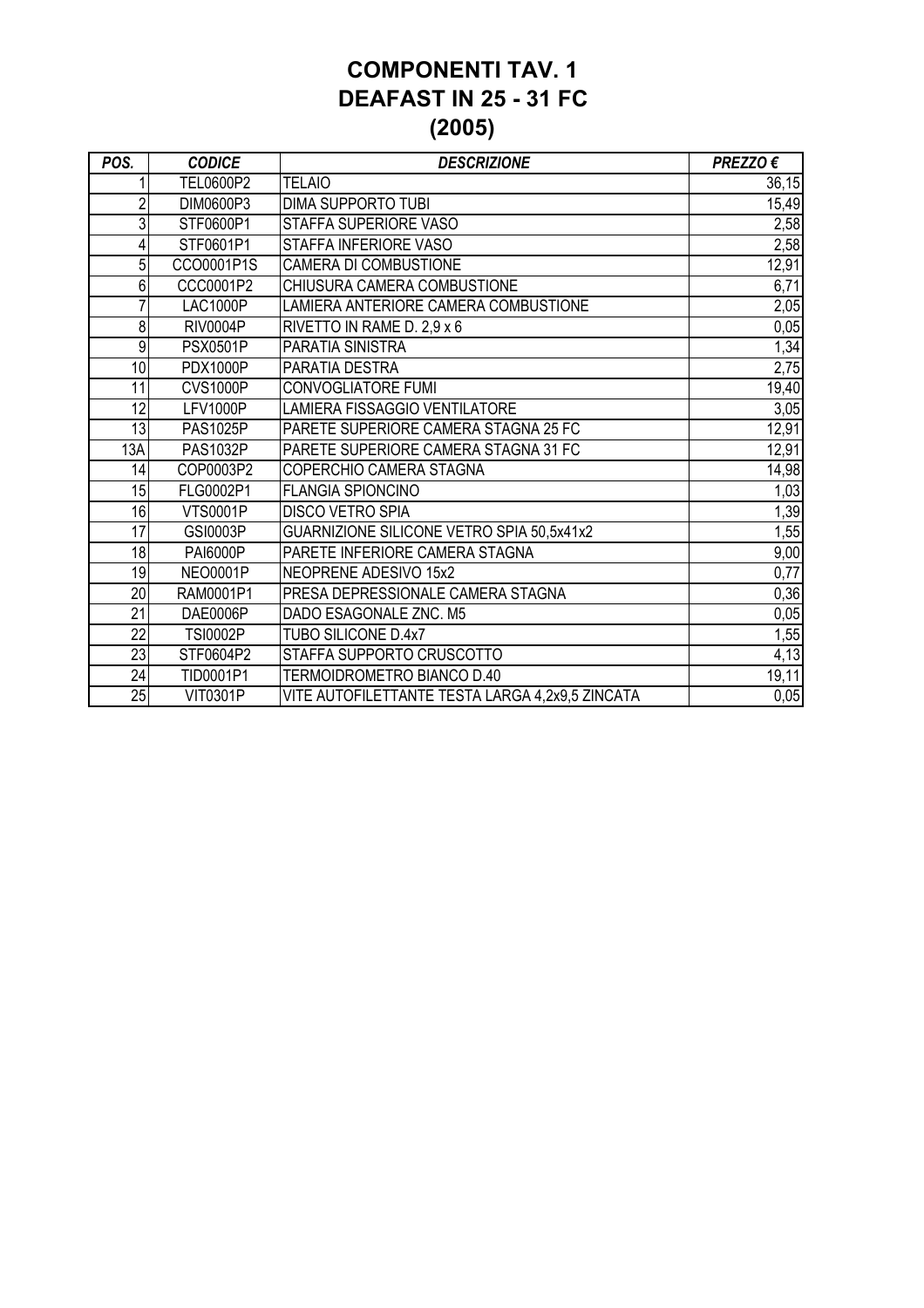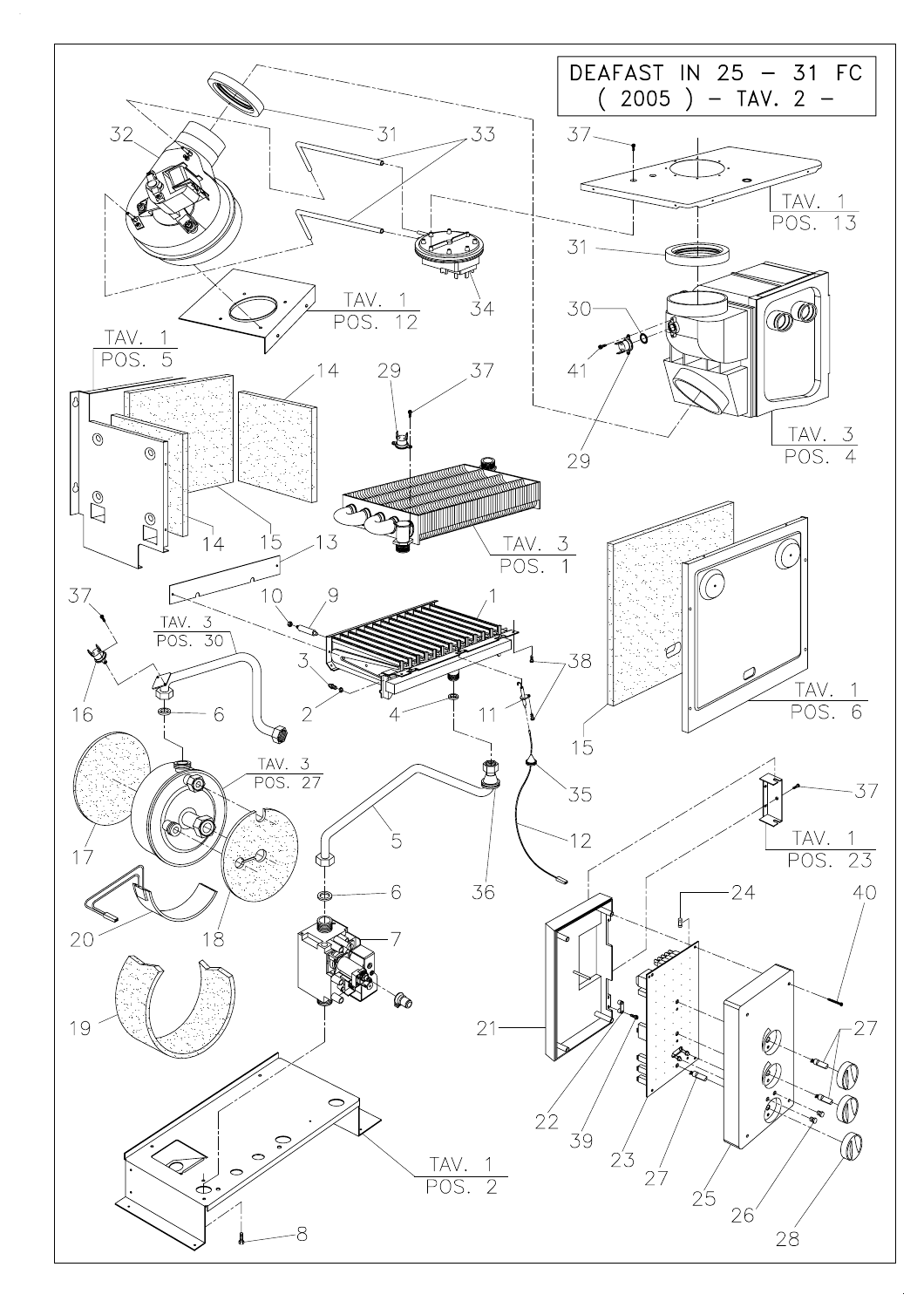#### **COMPONENTI TAV. 2 DEAFAST IN 25 - 31 FC (2005)**

| POS.                             | <b>CODICE</b>    | <b>DESCRIZIONE</b>                     | PREZZO € |
|----------------------------------|------------------|----------------------------------------|----------|
| 1                                | BRUW006P         | <b>BRUCIATORE 13 RAMPE METANO</b>      | 62,49    |
| 1A                               | BRUW010P         | <b>BRUCIATORE 13 RAMPE GPL</b>         | 62,49    |
| $\overline{2}$                   | <b>GUG0000P</b>  | <b>GUARNIZIONE UGELLO</b>              | 0,21     |
| 3                                | <b>UGE0120P</b>  | <b>UGELLO BRUCIATORE METANO (1.20)</b> | 0,77     |
| 3A                               | <b>UGE0072P</b>  | <b>UGELLO BRUCIATORE GPL (0.72)</b>    | 0,77     |
| 4                                | GFV0003P         | GUARNIZIONE 1/2" sp.2                  | 0,21     |
| 5                                | TUBCD601P2       | TUBO ø14 VALVOLA GAS - BRUCIATORE      | 9,30     |
| $\overline{6}$                   | GFV0004P         | GUARNIZIONE 3/4" sp.2                  | 0,26     |
| 7                                | <b>VAL0302P</b>  | VALVOLA GAS "845 SIGMA"                | 126,02   |
| 8                                | <b>VIT0012P</b>  | VITE M4x6 T.E. ZINCATA                 | 0,05     |
| 9                                | SBR0001P         | <b>SUPPORTO BRUCIATORE</b>             | 2,32     |
| 10                               | DAE0005P         | DADO ESAGONALE OTTONE M4               | 0,10     |
| 11                               | ELE0003P         | ELETTRODO DI ACCENS. E RILEVAZ.        | 2,58     |
| 12                               | CAV0001P1        | CAVO PER ELETTRODO CON RESISTENZA      | 3,36     |
| 13                               | LPB1000P         | LAMIERA POSTERIORE BRUCIATORE          | 2,05     |
| 14                               | <b>ICC0002P</b>  | PANNELLO ISOLANTE 169x198x10           | 2,32     |
| 15                               | <b>ICC0001P</b>  | PANNELLO ISOLANTE 288x217x10           | 4,13     |
| 16                               | <b>TER0009P</b>  | TERMOSTATO KLIXON 55/45°C R.A.         | 4,91     |
| $\overline{17}$                  | <b>ISB0601P</b>  | <b>ISOLANTE POSTERIORE BOILERINO</b>   | 1,29     |
| 18                               | <b>ISB0602P</b>  | <b>ISOLANTE ANTERIORE BOILERINO</b>    | 1,94     |
| 19                               | <b>ISB0600P</b>  | <b>ISOLANTE LATERALE BOILERINO</b>     | 3,87     |
| 20                               | <b>REAI002P1</b> | RESISTENZA PRERISCALDO BOILERINO       | 27,58    |
| 21                               | <b>CHI0700P</b>  | CHIUSURA CRUSCOTTO                     | 5,94     |
| 22                               | FER0001P1        | CAVALLOTTO FERMACAVO                   | 0,26     |
| 23                               | SCHM004P1        | MONOSCHEDA AM37 - AR01                 | 160,10   |
| 24                               | <b>FUS0001P</b>  | FUSIBILE 5x20 RAPIDO 2A                | 0,31     |
| 25                               | CCM0600P2        | <b>CRUSCOTTO COMANDI</b>               | 8,78     |
| $\overline{26}$                  | CLD0003P1        | COPRI LED COLORE BIANCO                | 0,26     |
| 27                               | ALB0101P1        | ALBERINO PER POTENZIOMETRO             | 0,26     |
| 28                               | MAN0600P1        | MANOPOLA CRUSCOTTO                     | 0,52     |
| 29                               | <b>TER0001P</b>  | TERMOSTATO KLIXON 105°C R.A.           | 4,91     |
| 30                               | <b>ORI1009P</b>  | O-R R9 (10,5 x 2,7) EP 851 PER KLIXON  | 0,22     |
| $\overline{31}$                  | <b>GSI1000P</b>  | <b>GUARNIZIONE SCARICO VENTILATORE</b> | 2,06     |
| 32                               | <b>VNT1025P</b>  | <b>VENTILATORE FC 25</b>               | 120,00   |
| 33                               | <b>TSI0001P</b>  | <b>TUBETTO SILICONE D.5x9</b>          | 2,32     |
| 34                               | <b>PRS0501P</b>  | PRESSOSTATO FUMI                       | 36,15    |
| 35                               | <b>PSI0001P</b>  | PASSACAVO SILICONE D.14x21 CONICO      | 1,55     |
| 36                               | <b>PSI0103P</b>  | PASSATUBO D.8x28                       | 1,81     |
| 37                               | <b>VIT0003P</b>  | VITE AUT. ZNC. T.C. 3.5x6.4            | 0,05     |
| 38                               | <b>VIT0301P</b>  | VITE AUT. TESTA LARGA 4,2x9,5 ZINCATA  | 0,05     |
| 39                               | <b>VIT0016P</b>  | VITE AUT. ZNC. T.C. 3,5x16             | 0,05     |
| 40                               | <b>VIT0700P</b>  | <b>VITE AUT. T.S. 3 x 35</b>           | 0,05     |
| 41                               | <b>VIT1003P</b>  | VITE M 3 x 6 UNI 7683                  | 0,05     |
| <b>VERSIONE DEAFAST IN 31 FC</b> |                  |                                        |          |
| 1B                               | BRUW008P         | <b>BRUCIATORE 13 RAMPE METANO</b>      | 62,49    |
| 1C                               | BRUW009P         | <b>BRUCIATORE 13 RAMPE GPL</b>         | 62,49    |
| 3B                               | <b>UGE0130P</b>  | UGELLO BRUCIATORE METANO (1.30)        | 0,77     |
| 3C                               | <b>UGE0080P</b>  | <b>UGELLO BRUCIATORE GPL (0.80)</b>    | 0,77     |
| 32A                              | <b>VNT1031P</b>  | <b>VENTILATORE FC 31</b>               | 130,00   |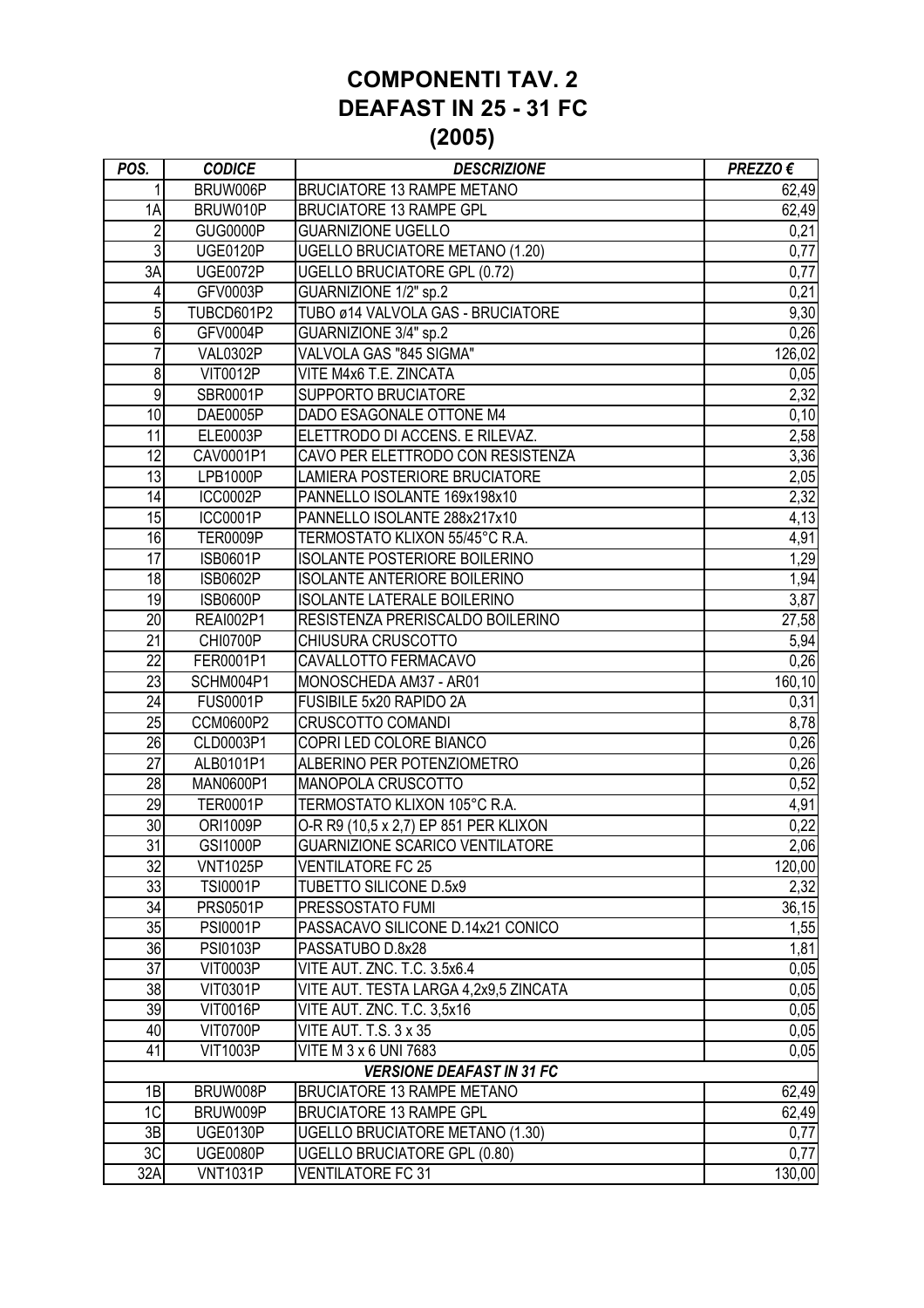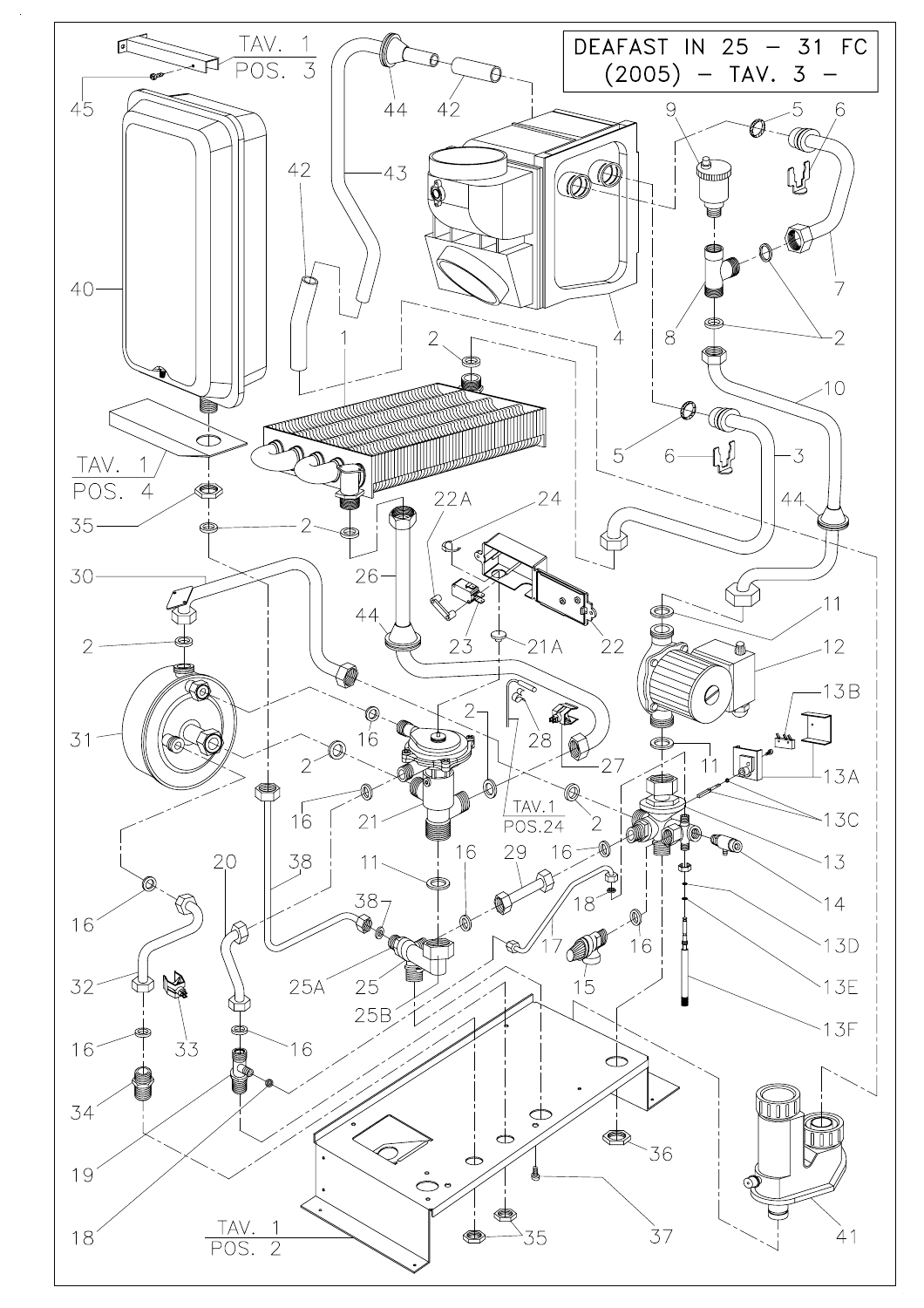# **COMPONENTI TAV. 3 DEAFAST IN 25 - 31 FC (2005)**

| POS.            | <b>CODICE</b>                      | <b>DESCRIZIONE</b>                                              | PREZZO €       |
|-----------------|------------------------------------|-----------------------------------------------------------------|----------------|
|                 | <b>SCA1000P</b>                    | SCAMBIATORE 5 TUBI H2O/GAS                                      | 135,00         |
| 2               | <b>GFV0004P</b>                    | GUARNIZIONE 3/4" sp.2                                           | 0,26           |
| 3               | <b>TUB1001P</b>                    | TUBO D.18 CONDENSATORE - SCAMBIATORE                            | 10,60          |
| 4               | SCACD1000P                         | SCAMBIATORE CONDENSANTE                                         | 212,00         |
| 4A              | <b>NEO1000P</b>                    | NEOPRENE ADESIVO INTERNO CONDENSATORE                           | 2,25           |
| 4B              | <b>LIC1031P</b>                    | LAMIERA ALLUMINIO INTERNA CONDENSATORE                          | 3,50           |
| 5               | <b>ORI1013P</b>                    | O-R R13 (16,9 x 2,7) EP 851                                     | 0,28           |
| 6               | <b>MOL1000P</b>                    | MOLLETTA FISSAGGIO TUBI CONDENSATORE                            | 0,39           |
| $\overline{7}$  | <b>TUB1004P</b>                    | TUBO D.18 CONDENSATORE - RACCORDO A "T"                         | 10,85          |
| 8               | RAC0401P1                          | RACCORDO A "T" MASCHIO 3/4" - 3/4" FEMMINA 1/2"                 | 6,00           |
| 9               | <b>VAL0004P</b>                    | VALVOLA SFIATO ARIA AUTOMATICA 1/2"                             | 7,23           |
| 10              | TUBCD600P1                         | TUBO D.18 RACCORDO A "T" - CIRCOLATORE                          | 12,05          |
| 11              | GFV0005P                           | GUARNIZIONE 1" sp.2                                             | 0,31           |
| 12              | CIR0001P1                          | CIRCOLATORE mt. 6 ATTACCO 1" MONO                               | 104,84         |
| $\overline{13}$ | COLH001P1                          | COLLETTORE RITORNO                                              | 51,65          |
| 13A             | COLR008P1                          | SCATOLA PORTA MINI-MICRO                                        | 1,55           |
| 13B             | COLR003P1                          | MINI-MICRO                                                      | 2,32           |
| 13C             | COLR009P1                          | ASTA BASCULANTE + O-RING R1                                     | 0,77           |
| 13D             | COLR007P1                          | O-RING 2007 EP851 x RUBINETTO DI CARICO                         | 0,41           |
| 13E             | COLR001P1                          | O-RING R1 EP851                                                 | 0,26           |
| 13F             | <b>RIC0040P</b>                    | RUBINETTO CARICO IMPIANTO + O-RING                              | 3,36           |
| 14              | <b>VSC0001P1</b>                   | VALVOLA SCARICO CALDAIA                                         | 3,10           |
| 15              | VAL0700P                           | VALVOLA SICUREZZA M-F 3ATE 1/2"                                 | 7,23           |
| 16              | GFV0003P                           | GUARNIZIONE 1/2" sp.2                                           | 0,21           |
| 17              | TUBH005P                           | TUBO ø6 CARICAMENTO IMPIANTO                                    | 3,62           |
| 18              | <b>GFV0001P</b>                    | GUARNIZIONE 1/4" sp.2                                           | 0,21           |
| 19              | <b>RES20001P</b>                   | RACCORDO ENTRATA ACQUA FREDDA                                   | 3,82           |
| 20              | TUBH008P                           | TUBO ø14 ENTRATA ACQUA FREDDA                                   | 5,58           |
| $\overline{21}$ | VAL0031P1                          | VALVOLA IDRAULICA                                               | 78,76          |
| 21A             | MIC0033P1                          | PIATTELLO SPINGI - MICRO                                        | 0,13           |
| 22              | MIC0032P1                          | <b>GABBIETTA PORTA MICRO</b>                                    | 2,58           |
| 22A             | DST0031P1                          | <b>DISTANZIALE MICRO</b>                                        | 0,18           |
| 23              | MIC0031P1                          | MICRO VALVOLA IDRAULICA                                         | 2,58           |
| 24              | PIA0031P1                          | PIASTRINA D'ARRESTO KL 12 NORMA 0,9                             | 0,36           |
| 25              |                                    |                                                                 | 10,54          |
| 25A             | COL20003P                          | <b>GRUPPO MANDATA IMPIANTO</b>                                  |                |
|                 | NIPH001P1                          | VITE DOPPIA 1/2" - 3/8"<br>GIRELLO 1" FRESATO                   | 1,08           |
| 25B<br>26       | GIR0101P1<br>TUBCD602P1            | TUBO SCAMBIATORE - VALVOLA TRE VIE                              | 2,13           |
| 27              |                                    | SONDA A CONTATTO + MOLLA PER TUBO D.18                          | 10, 10         |
| 28              | SONC101P2                          |                                                                 | 6,50           |
| 29              | MOF0001P                           | <b>MOLLA FERMABULBO</b>                                         | 0,52           |
| 30              | TUBH015P                           | TUBO ø12 BY-PASS<br>TUBO ø18 RITORNO SANITARIO                  | 2,45           |
| 31              | TUBH003P<br>SCAM002P1              | SCAMBIATORE H2O-H2O C25                                         | 7,10<br>63,78  |
| 32              |                                    |                                                                 |                |
| 33              | TUB0605P1<br>SONC102P2             | TUBO USCITA SANITARIO<br>SONDA A CONTATTO + MOLLA PER TUBO D.14 | 4,44<br>6,50   |
| 34              |                                    | NIPPLES OTTONE 1/2"                                             |                |
| 35              | NIP0001P1                          |                                                                 | 1,25           |
| 36              | CDA0002P                           | CONTRODADO 1/2" CH.24<br>CONTRODADO 3/4" CH.30                  | 0,83           |
|                 | CDA0001P                           |                                                                 | 1,29           |
| 37              | VIT0002P1                          | VITE M6 x 8 FISSAGGIO GRUPPO                                    | 0,08           |
| 38              | <b>GFV0002P</b>                    | GUARNIZIONE 3/8" sp. .2                                         | 0,21           |
| 39              | TUB0603P1                          | TUBO VASO ESPANSIONE                                            | 5,89           |
| 40<br>41        | <b>VES0201P</b><br><b>SRC1000P</b> | VASO ESPANSIONE It.7,5<br>SIFONE RACCOGLICONDENSA               | 42,35<br>19,00 |
|                 |                                    |                                                                 |                |
| 42              | <b>TVT1000P</b>                    | TUBO P.V.C. "VITREX" D. 16 x 22 SCARICO CONDENSA                | 5,80           |
| 43              | TSSCD01P                           | TUBO ALLUMINIO SCARICO CONDENSA                                 | 4,00           |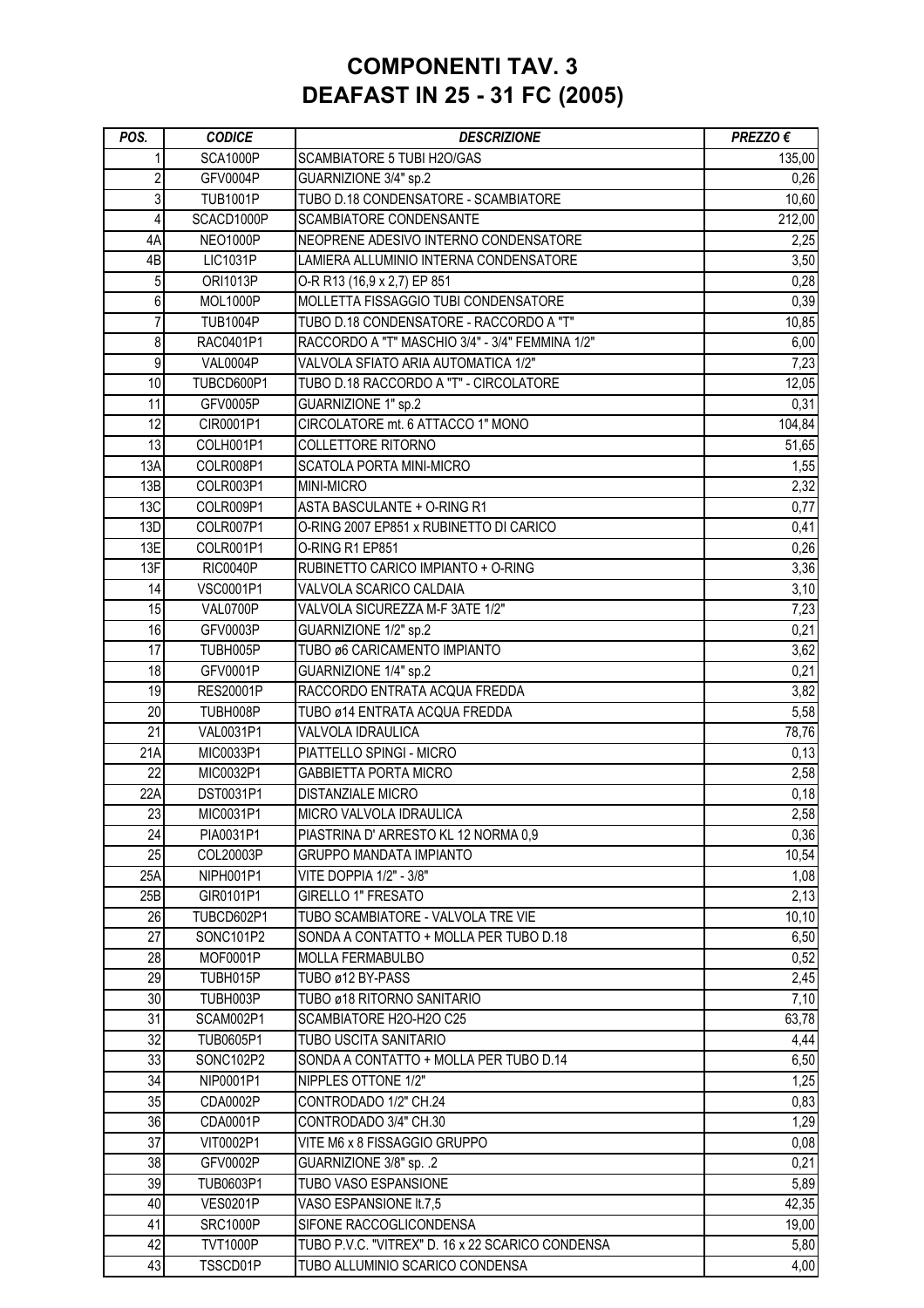# **COMPONENTI TAV. 3 DEAFAST IN 25 - 31 FC (2005)**

| 441 | <b>PSI0002P</b> | PASSATUBO ø14x38                                                                         | 0 <sub>4</sub><br>ا 0 |
|-----|-----------------|------------------------------------------------------------------------------------------|-----------------------|
| 45  | <b>VIT0301P</b> | ZINCATA<br><b>VITE</b><br>ΔI IT<br>LARGA 4.2<br>, v 0 5<br>. ⊢9 -<br>ESIA<br>nu<br>8 J.J | 0.05                  |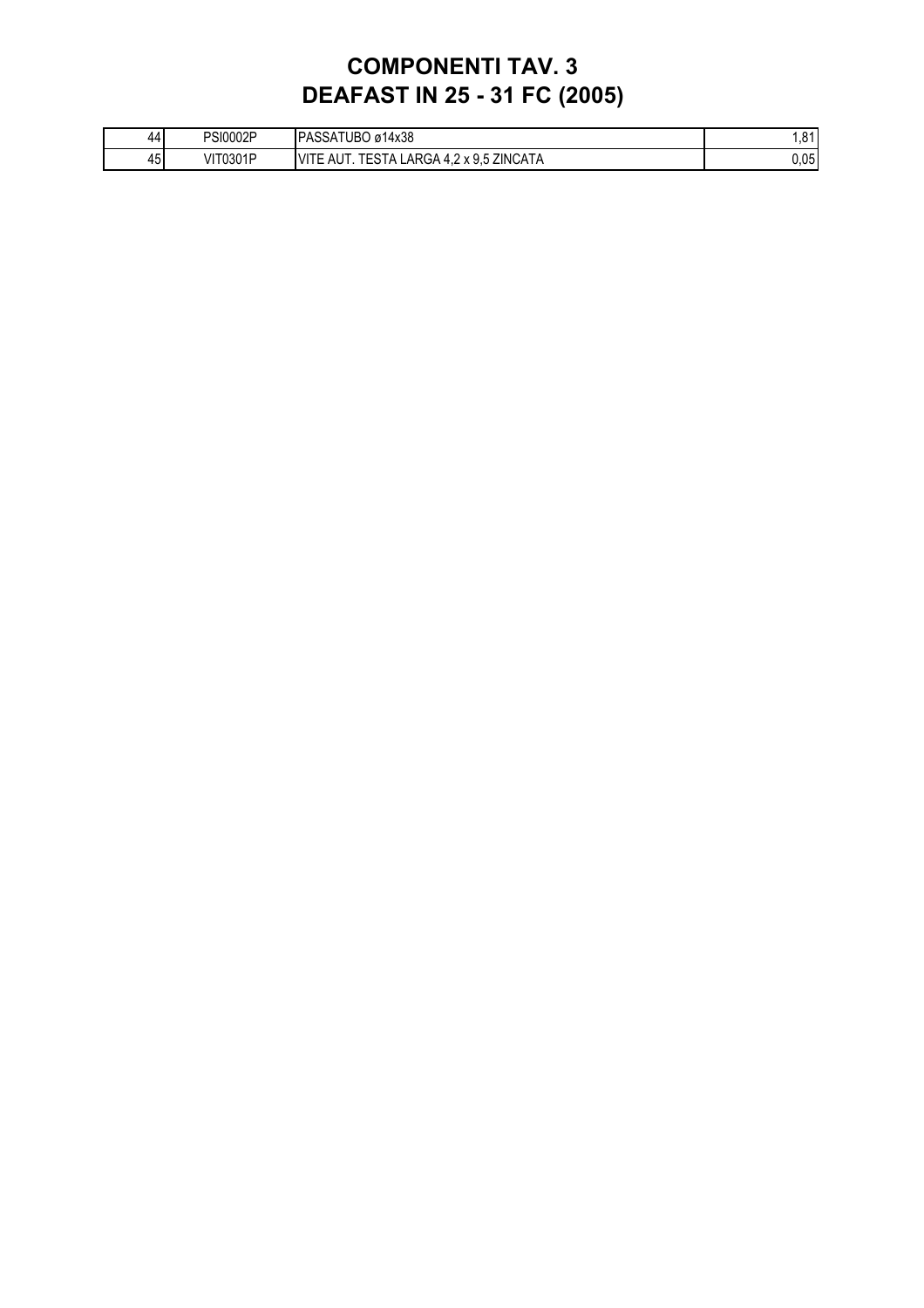